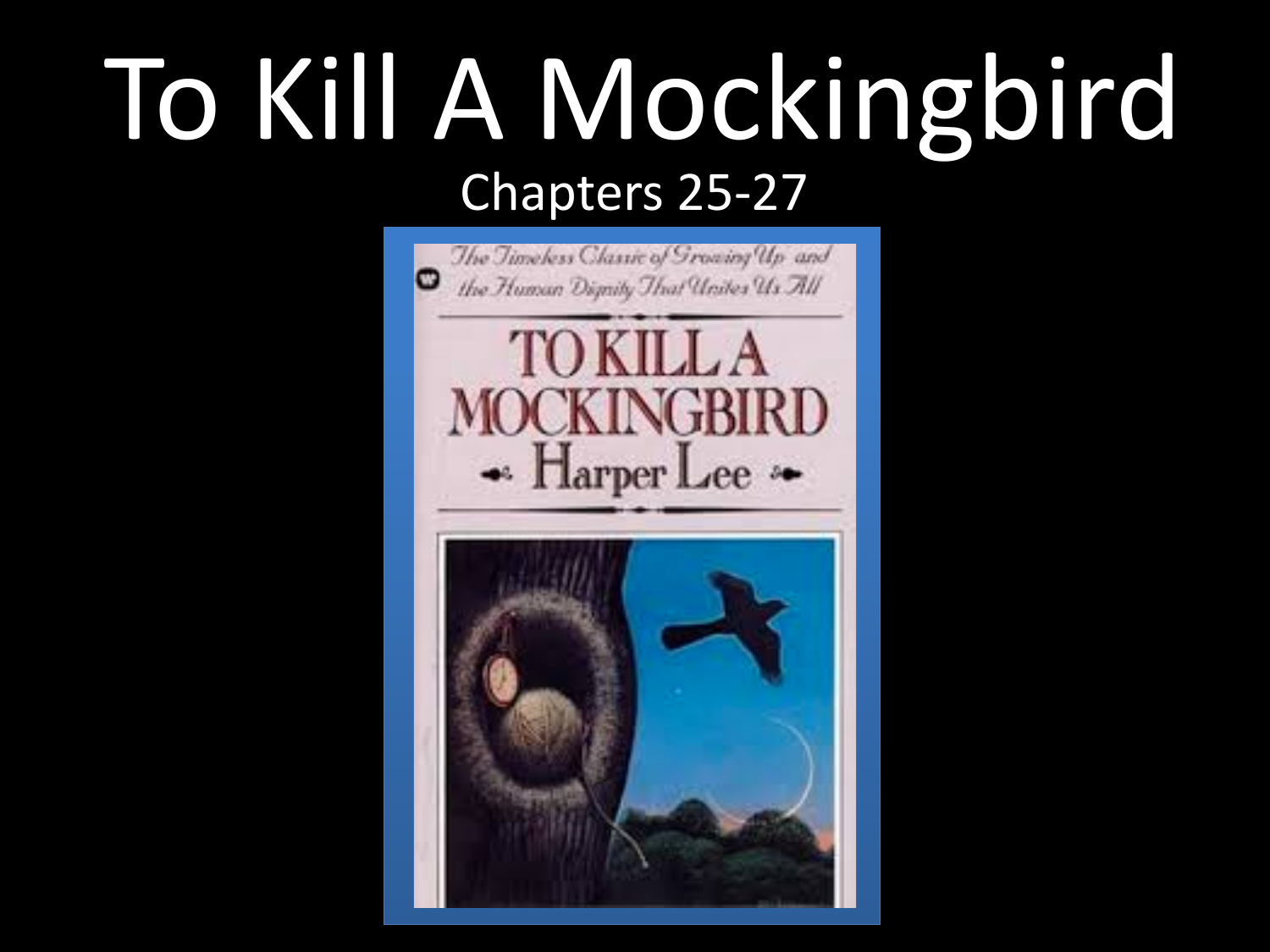## **Chapter 25**

Later, Dill told Scout had he and Jem had been coming home from swimming when they met up with Atticus and Calpurnia on the road. Dill and Jem had begged for a ride, and Atticus said yes but only if they stayed in the car. Atticus and Calpurnia were on their way to tell Mrs. Robinson that her husband had been shot and killed.

Children were playing in the yard when they got to the Robinson's cabin. Atticus asked a boy where his mother was. The boy said he would get her. When Atticus told Mrs. Robinson the news, she fell to the ground. Calpurnia and Atticus carried her into the cabin.

Mr. Underwood wrote an article in the newspaper. He was upset about Tom being killed. He said that it was a sin to kill cripples, even if they were escaping. He compared it to the senseless slaughter of songbirds by hunters and children.

Mr. Ewell said about Tom: "It made one down and about two more to go". Jem told Scout not to be afraid, that Mr. Ewell was full of hot gas.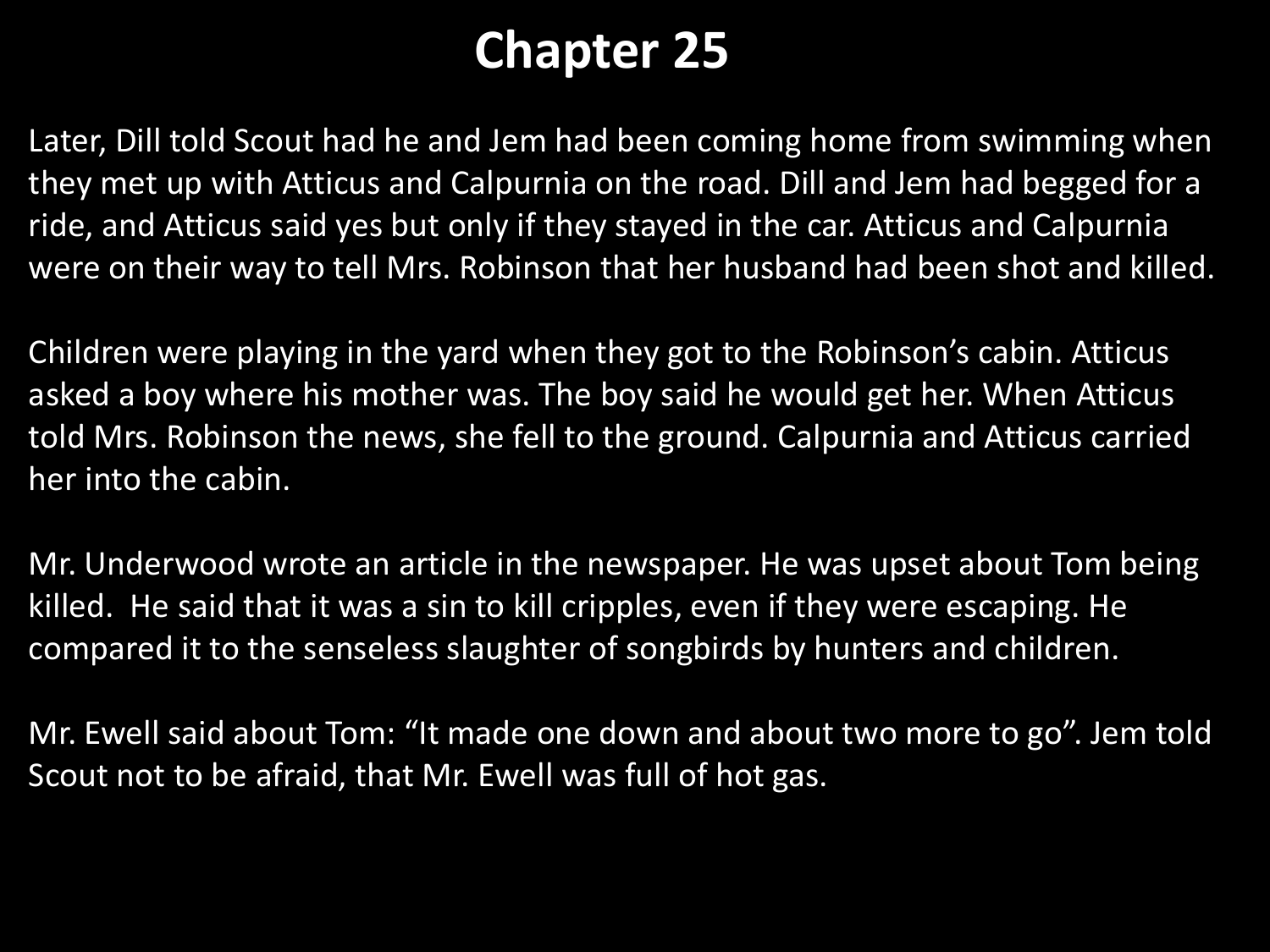## **Chapter 26**

Jem was in 7th grade that year and going to the high school. Scout was in 3rd grade. One day in school, a boy brought in an article about Adolph Hitler. Hitler was the leader of the Germany and was putting all the Jewish people into prisons. Miss Gates said that was bad because Hitler was hurting people just because they were Jewish. She said he was prejudiced.

When Scout went home she talked to Jem about this. She had heard Miss Gates say that it was okay Tom Robinson was killed. Scout didn't understand, because Miss Gates was telling the class it was not okay to hate anyone. But it seemed that Miss Gates was thought that it was okay to kill black people but it was not okay to kill Jewish people.

Jem got mad at Scout and said he didn't want to hear any more about the trial. He shoot Scout and made her leave. Atticus told her that Jem was trying to forget all the prejudice and injustice he saw at the trial, but one day Jem would make sense of it all.